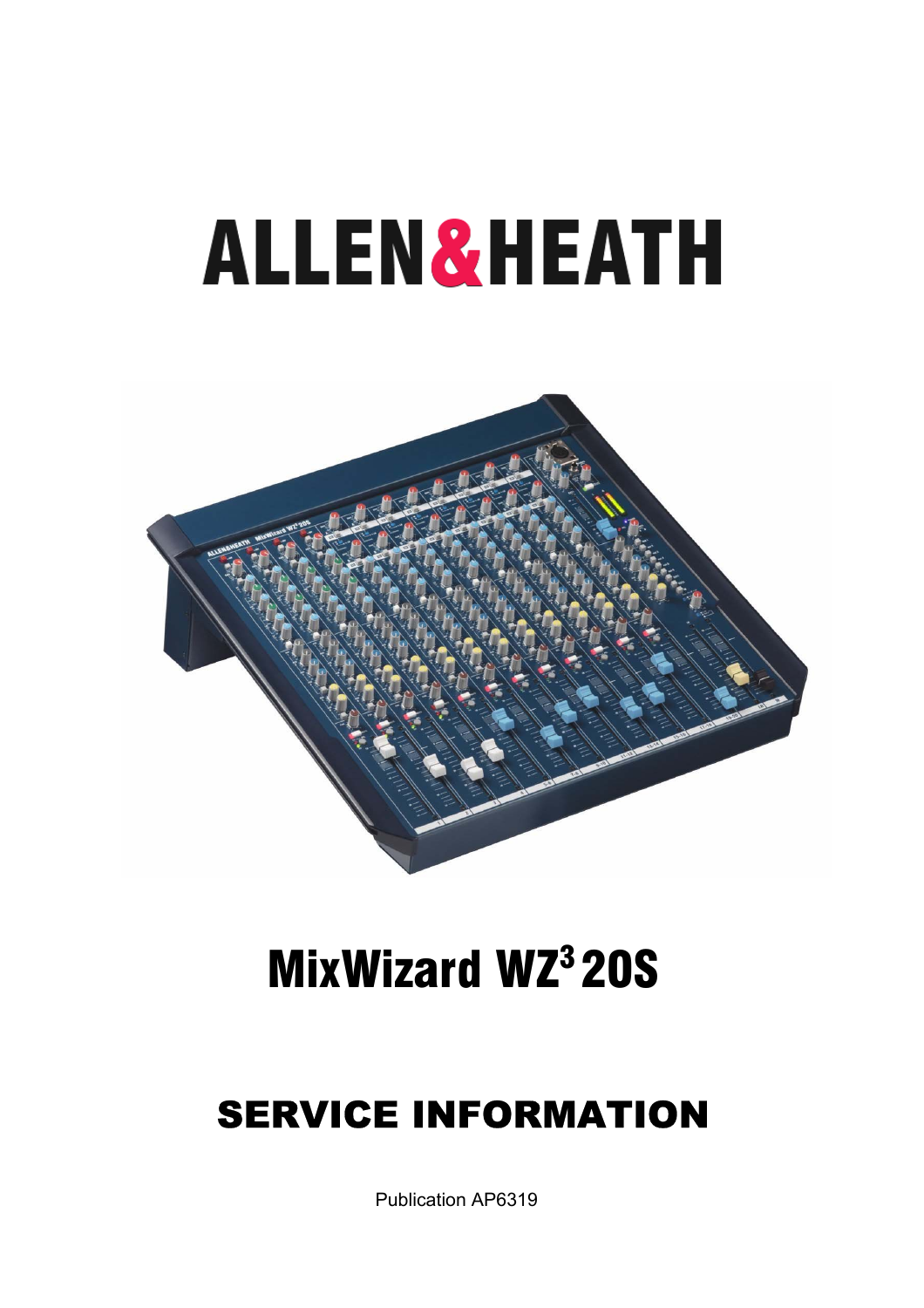#### **Introduction**

This publication provides technical information on servicing the Allen & Heath **WZ<sup>3</sup> 20S**. Included are internal layout drawing, block diagram and circuit schematics with board layouts and spare parts lists. Whilst we believe this information to be reliable we do not assume responsibility for inaccuracies. We also reserve the right to make changes in the interest of further product development.

#### **Additional Resources**

| Allen & Heath web site                                                | www.allen-heath.com     | <b>Product information</b><br><b>Technical downloads</b><br>Distribution contacts<br>Company contacts |
|-----------------------------------------------------------------------|-------------------------|-------------------------------------------------------------------------------------------------------|
| <b>Technical support</b>                                              | support@allen-heath.com | See web for local contact                                                                             |
| WZ <sup>3</sup> 20S<br>User Guide                                     | AP6318                  | Operating instructions<br>Performance specification                                                   |
| WZ <sup>3</sup> 16:2 / 12:2 / 20S<br>SYS-LINK fitting<br>instructions | AP5735                  | <b>Fitting instructions</b>                                                                           |
| WZ <sup>3</sup> SYS-LINK<br><b>Applications Note</b>                  | AP5736                  | <b>System Description</b><br><b>Cabling Details</b>                                                   |

**WZ3 20S** Service Information

Issue status: wz3-20s ap6319 1.doc

Print date: 05 December 2005

Copyright © 2005 Allen & Heath. All rights reserved

### **ALLEN&HEATH**

Kernick Industrial Estate, Penryn, Cornwall, TR10 9LU, UK http://www.allen-heath.com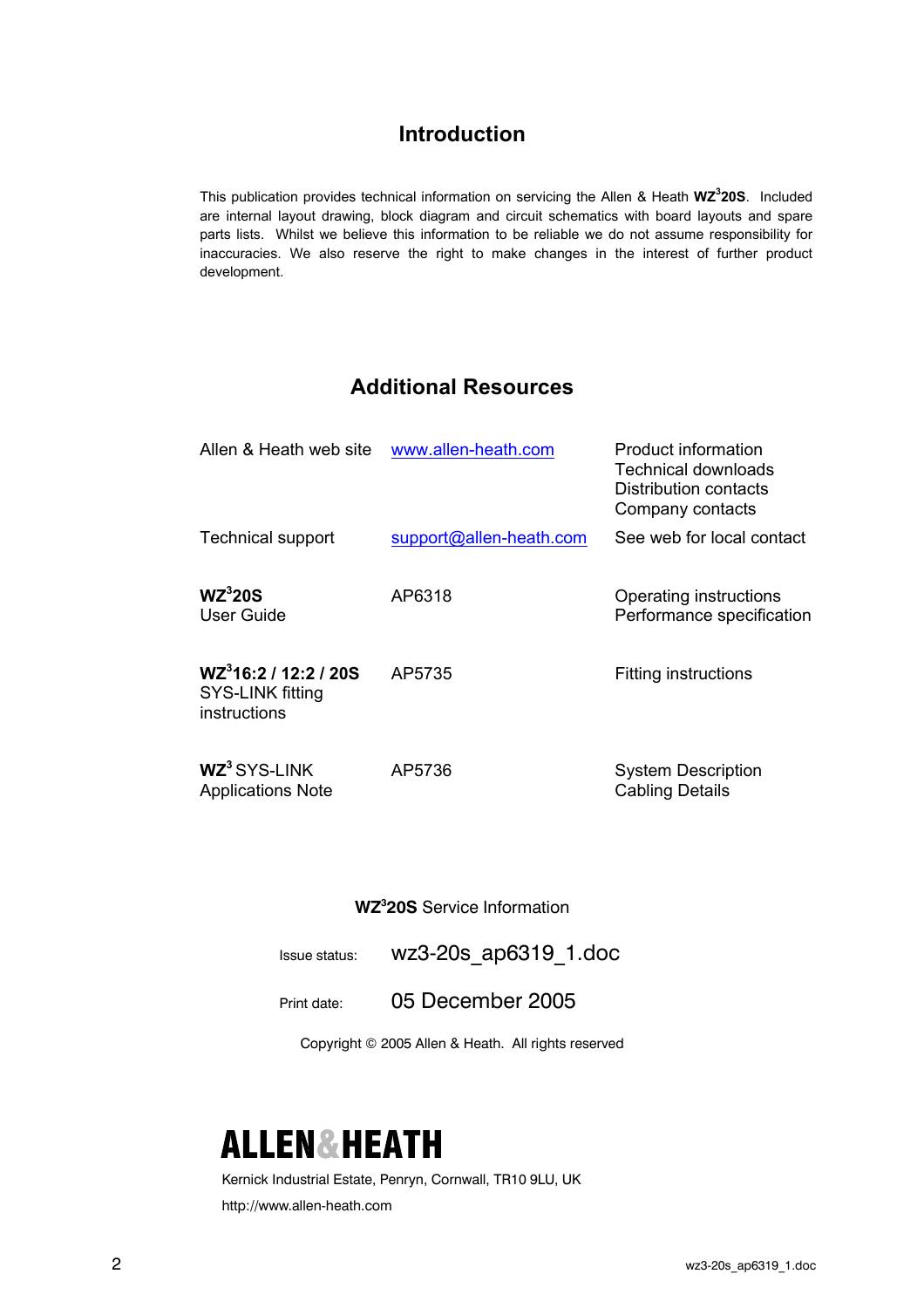

| <b>Service personnel:</b>   | Service work should be carried out by technically qualified service personnel only.<br>Mains power is dangerous and can kill. Do not attempt to work on a linear or switched<br>mode power supply if you are not suitably qualified to do so. Do not attempt to repair<br>surface mount circuit assemblies unless you are suitably qualified and have the<br>necessary facilities to do so. Replacement circuit assemblies can be ordered. |
|-----------------------------|--------------------------------------------------------------------------------------------------------------------------------------------------------------------------------------------------------------------------------------------------------------------------------------------------------------------------------------------------------------------------------------------------------------------------------------------|
| <b>Service facilities:</b>  | Ensure a suitably sized work surface is available. Ensure this is clear of dirt, debris<br>and obstructions which may damage the equipment surfaces. Ensure adequate<br>lighting. Use the correct tools for the job and ensure they are in good working order.<br>Ensure all workshop safety requirements are adhered to.                                                                                                                  |
| <b>Service information:</b> | Check that you have all the information you need before starting the service job. Refer<br>to the Allen & Heath web site or contact Allen & Heath technical support for details on<br>the latest information. Full technical information can be downloaded from the web site<br>Distributor Zone (password required).                                                                                                                      |
| <b>Mains power:</b>         | Connect the equipment to mains power only of the type described in the user guide<br>and marked on the rear panel. The power source must provide a good ground<br>connection. Ensure you always use an isolation transformer when working on any<br>mains power supply unit.                                                                                                                                                               |
|                             | Mains cord and fuse: Use the correct power cord as supplied with the equipment. Do not remove or tamper<br>with the ground connection in the power cord. Heed the Important Mains Plug Wiring<br>Instructions printed in the user guide if it is necessary to rewire the mains cord.<br>Always replace the equipment mains fuse with the correct type and rating as<br>described in the user guide and marked on the equipment panel.      |
| <b>Opening the unit:</b>    | Switch off and remove the mains power cord before opening the equipment. Ensure                                                                                                                                                                                                                                                                                                                                                            |

- all power supply covers and safety shields are in place before applying power with the unit open for diagnostic fault finding.
- **Closing the unit:** Before finishing, check the quality and accuracy of the service work carried out. Remove any dirt or debris as this may cause equipment failure in the future. Ensure all assemblies, harnesses and connectors are correctly aligned and plugged in. Ensure that jumper settings and control configurations are correctly set according to the requirements of the customer.
- **Testing the unit:** Before operating the equipment, read and adhere to the Important Safety Instructions printed in the user guide. Test that the service work has been successfully carried out.
- **Shipping the unit:** Use adequate packing such as the original packaging or purpose designed flight case if you need to ship the unit. To avoid injury to yourself or damage to the equipment take care when lifting, moving or carrying the equipment.



| User maintenance:     | There are several user configurable jumper links inside. These are described in the<br>user quide together with instructions on how to change the default settings.                                                                                                                                                                                              |  |  |  |
|-----------------------|------------------------------------------------------------------------------------------------------------------------------------------------------------------------------------------------------------------------------------------------------------------------------------------------------------------------------------------------------------------|--|--|--|
| Technology:           | The WZ <sup>3</sup> 20S uses conventional thru-hole and SMT (surface mount) PCB technology.<br>In certain cases it may be better to replace a faulty assembly rather than try to fix it<br>without the appropriate tools and training. The consoles have built-in switched mode<br>power supplies which should be serviced by suitably qualified personnel only. |  |  |  |
| <b>Operation:</b>     | To test the console make sure it is connected as described in the user guide. Check<br>that the voltage setting marked on the rear panel is correct for the local mains supply.                                                                                                                                                                                  |  |  |  |
| <b>Fault finding:</b> | For effective fault diagnosis trace the signal flow through the circuit path. Refer to the<br>system block diagram. Replacement circuit assemblies are available from Allen &<br>Heath.                                                                                                                                                                          |  |  |  |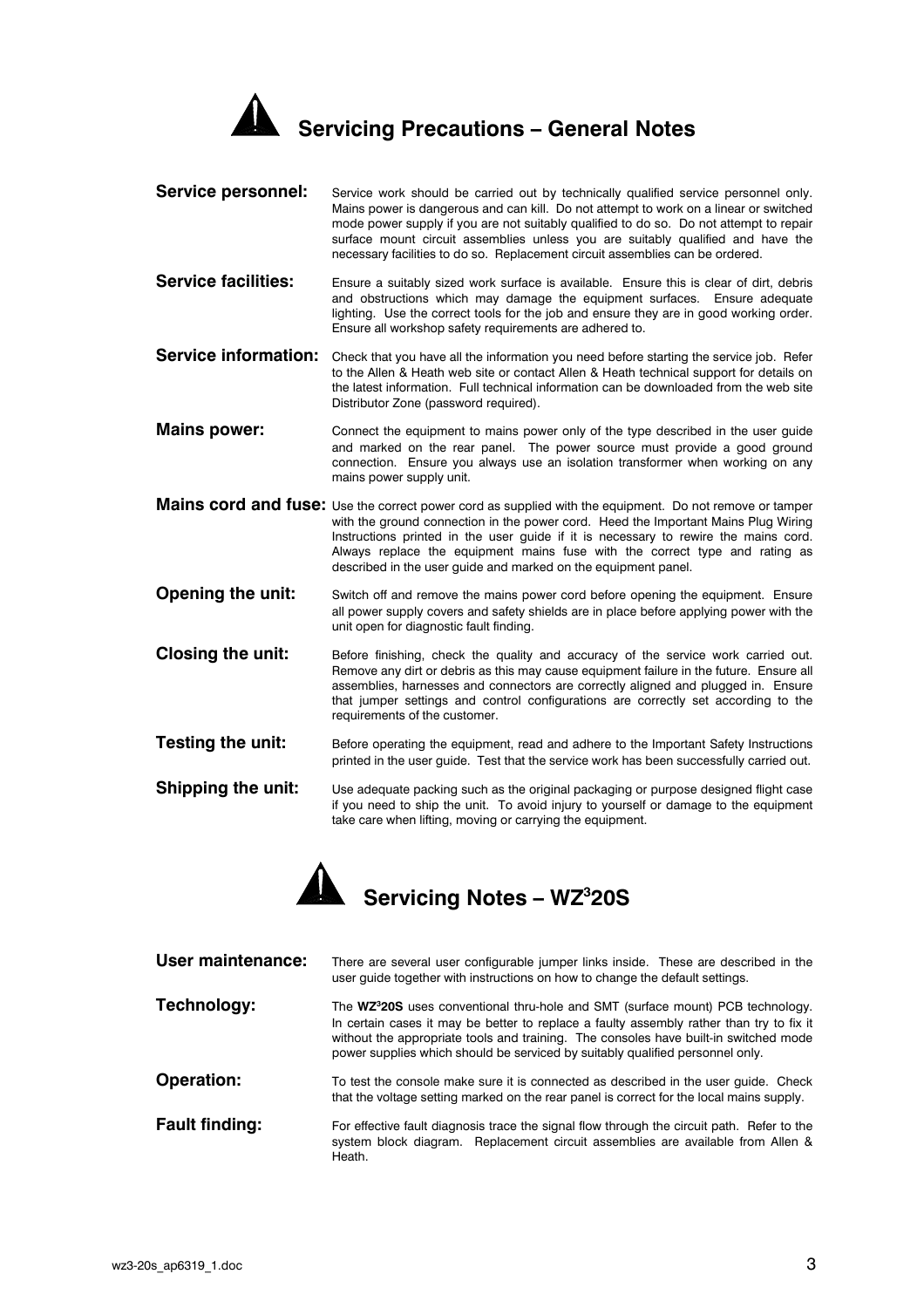#### **Contents Log**

| Mono Input PCB wz3-20s 003-476 mono input 1.1.pdf      |
|--------------------------------------------------------|
| Stereo Input PCB  wz3-20s 003-477 stereo input 3.pdf   |
| Aux Master PCB  wz3-20s 003-478 aux master 2.pdf       |
|                                                        |
|                                                        |
| SYS-LINK V2 Out PCB wz3-162-122 003-262 sys-link 3.pdf |